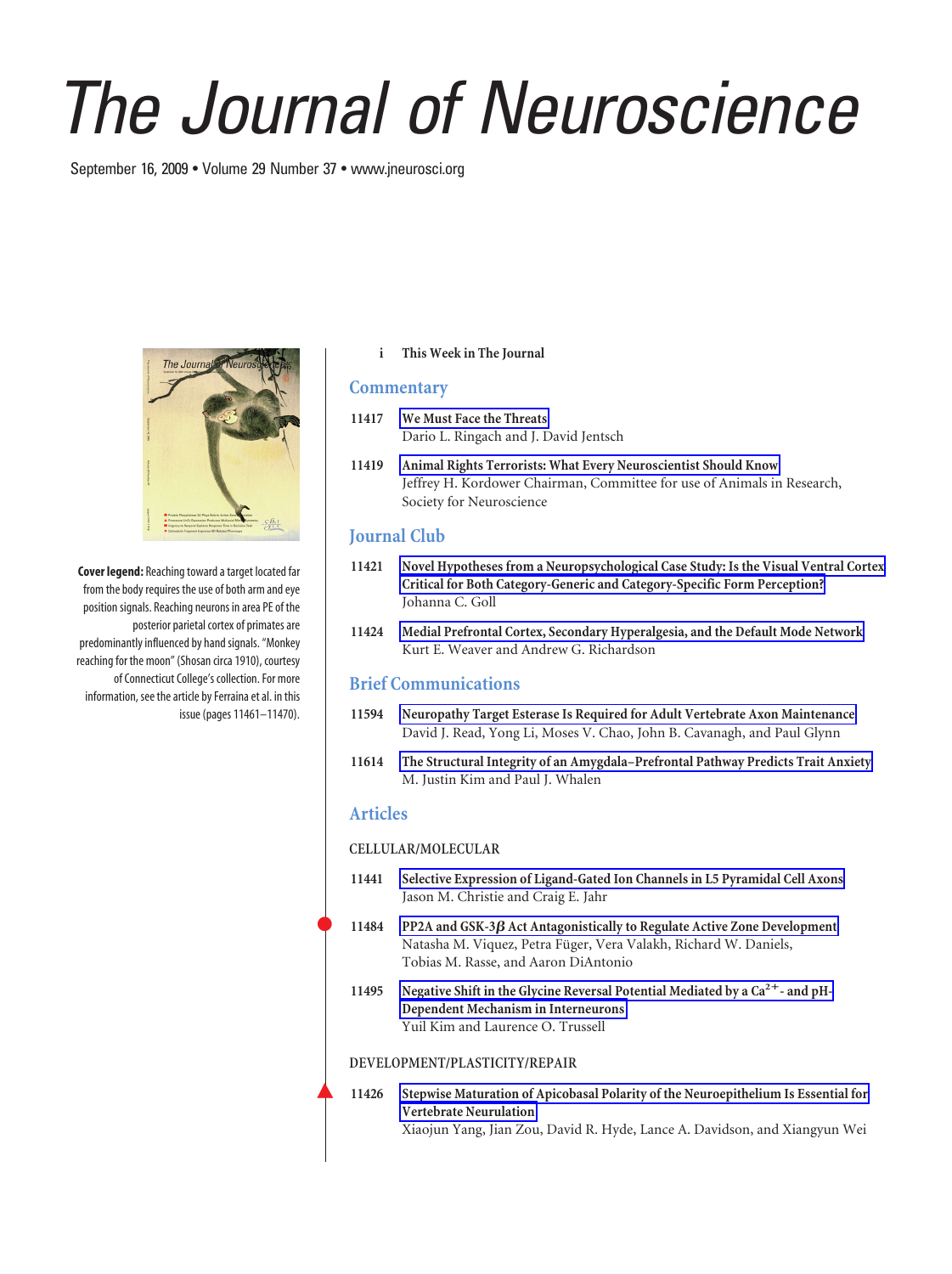| 11628 | APC2 Plays an Essential Role in Axonal Projections through the Regulation of<br>Microtubule Stability<br>Takafumi Shintani, Masaru Ihara, Sachiko Tani, Juichi Sakuraba, Hiraki Sakuta,<br>and Masaharu Noda                                                                                                                                                                           |
|-------|----------------------------------------------------------------------------------------------------------------------------------------------------------------------------------------------------------------------------------------------------------------------------------------------------------------------------------------------------------------------------------------|
| 11650 | GABA <sub>B</sub> Receptor Activation Triggers BDNF Release and Promotes the Maturation of<br><b>GABAergic Synapses</b><br>Hervé Fiorentino, Nicola Kuczewski, Diabe Diabira, Nadine Ferrand,<br>Menelas N. Pangalos, Christophe Porcher, and Jean-Luc Gaiarsa                                                                                                                         |
| 11674 | Axonal Targeting of Trk Receptors via Transcytosis Regulates Sensitivity to<br><b>Neurotrophin Responses</b><br>Maria Ascaño, Alissa Richmond, Philip Borden, and Rejji Kuruvilla                                                                                                                                                                                                      |
| 11708 | Voluntary Motor Output Is Altered by Spike-Timing-Dependent Changes in the<br>Human Corticospinal Pathway<br>Janet L. Taylor and Peter G. Martin                                                                                                                                                                                                                                       |
|       | BEHAVIORAL/SYSTEMS/COGNITIVE                                                                                                                                                                                                                                                                                                                                                           |
| 11451 | Antidepressant Actions of Histone Deacetylase Inhibitors<br>Herbert E. Covington III, Ian Maze, Quincey C. LaPlant, Vincent F. Vialou,<br>Yoshinori N. Ohnishi, Olivier Berton, Dan M. Fass, William Renthal,<br>Augustus J. Rush III, Emma Y. Wu, Subroto Ghose, Vaishnav Krishnan,<br>Scott J. Russo, Carol Tamminga, Stephen J. Haggarty, and Eric J. Nestler                       |
| 11461 | Reaching in Depth: Hand Position Dominates over Binocular Eye Position in the<br><b>Rostral Superior Parietal Lobule</b><br>Stefano Ferraina, Emiliano Brunamonti, Maria Assunta Giusti, Stefania Costa,<br>Aldo Genovesio, and Roberto Caminiti                                                                                                                                       |
| 11471 | The Convergence of Information about Rewarding and Aversive Stimuli in Single<br><b>Neurons</b><br>Sara E. Morrison and C. Daniel Salzman                                                                                                                                                                                                                                              |
| 11523 | The Representation of Tool Use in Humans and Monkeys: Common and Uniquely<br><b>Human Features</b><br>R. Peeters, L. Simone, K. Nelissen, M. Fabbri-Destro, W. Vanduffel, G. Rizzolatti,<br>and G. A. Orban                                                                                                                                                                            |
| 11540 | Spatial Spread of the Local Field Potential and its Laminar Variation in Visual Cortex<br>Dajun Xing ( <b>邢大军</b> ), Chun-I Yeh ( <b>葉俊毅</b> ), and Robert M. Shapley                                                                                                                                                                                                                  |
| 11560 | Decisions in Changing Conditions: The Urgency-Gating Model<br>Paul Cisek, Geneviève Aude Puskas, and Stephany El-Murr                                                                                                                                                                                                                                                                  |
| 11572 | The Role of Granulocyte-Colony Stimulating Factor (G-CSF) in the Healthy Brain: A<br>Characterization of G-CSF-Deficient Mice<br>Kai Diederich, Sevgi Sevimli, Henrike Dörr, Evelin Kösters, Maike Hoppen,<br>Lars Lewejohann, Rainer Klocke, Jens Minnerup, Stefan Knecht, Sigrid Nikol,<br>Norbert Sachser, Armin Schneider, Ali Gorji, Clemens Sommer, and<br>Wolf-Rüdiger Schäbitz |
| 11601 | Activity of Hb9 Interneurons during Fictive Locomotion in Mouse Spinal Cord<br>Alex C. Kwan, Shelby B. Dietz, Watt W. Webb, and Ronald M. Harris-Warrick                                                                                                                                                                                                                               |
| 11619 | Orbitofrontal and Anterior Cingulate Cortex Neurons Selectively Process Cocaine-<br>Associated Environmental Cues in the Rhesus Monkey<br>Eun Ha Baeg, Mark E. Jackson, Hank P. Jedema, and Charles W. Bradberry                                                                                                                                                                       |
| 11641 | Multisensory Congruency as a Mechanism for Attentional Control over Perceptual<br>Selection<br>Raymond van Ee, Jeroen J. A. van Boxtel, Amanda L. Parker, and David Alais                                                                                                                                                                                                              |
|       |                                                                                                                                                                                                                                                                                                                                                                                        |